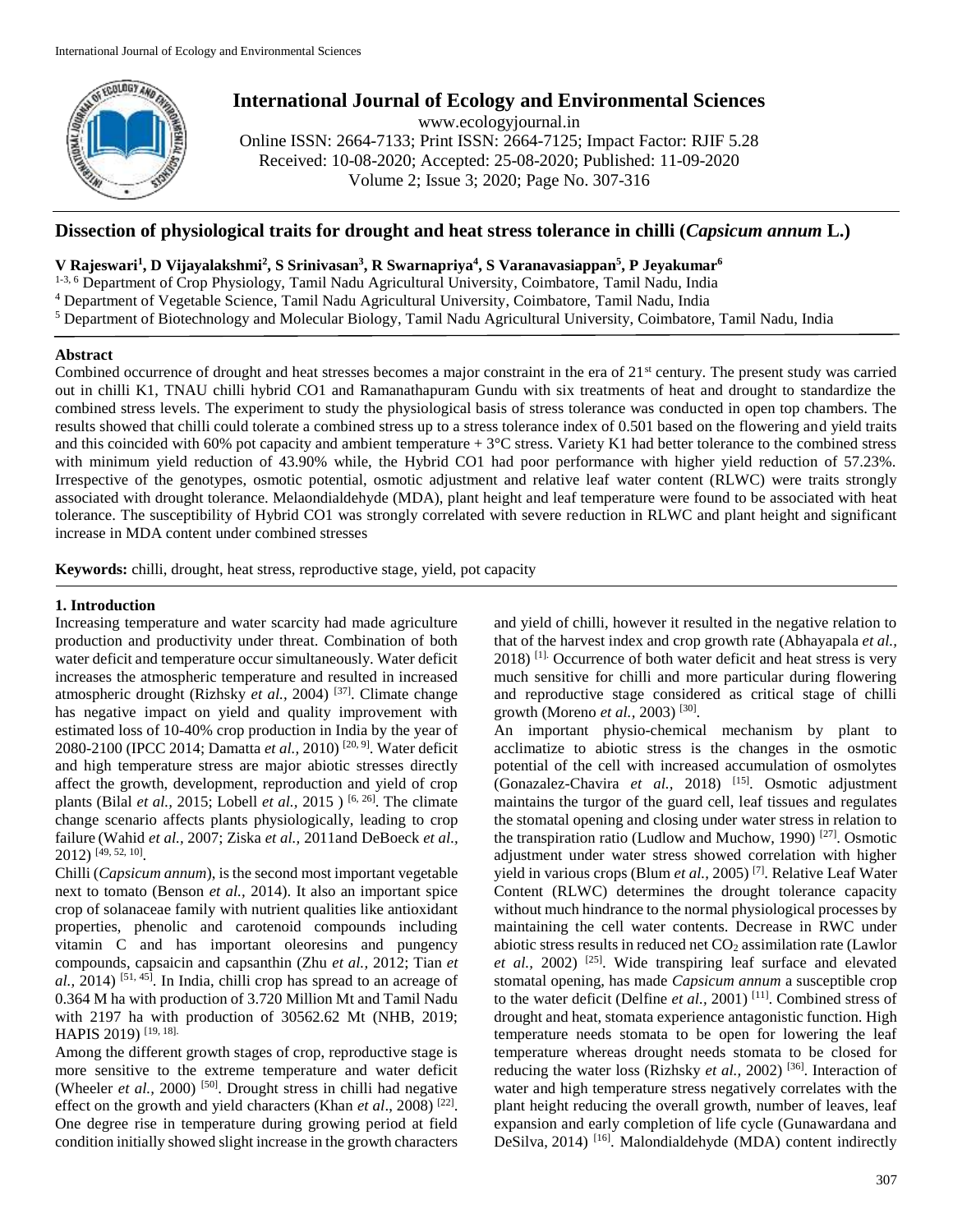measures the damage to membranes caused by lipid peroxidation during heat stress (Vivitha *et al.*, 2017)<sup>[48]</sup>.

Numerous studies on chilli revealed that, the effect of individual drought and high temperature stresses results in alteration of growth, physiological, biochemical and yield characters. However, the studies pertaining to the combined stress of drought and high temperature is very few. Hence, the combined stress effect of chilli need to be addressed under changing climatic conditions. This study will address the deleterious effects of combined stress during the reproductive stage of the chilli with reference to growth and yield parameters. Therefore, the objective of this study was standardizing the drought and heat treatments in chilli using Stress Tolerance Index (STI) to further study the physiological basis of stress tolerance, to investigate the physiology and yield traits of the chilli under the drought and increasing temperature, and to correlate the morphophysiological traits with yield under stress.

#### **2. Materials and Methods**

### **2.1. Chilli genotypes**

Two chilli varieties *viz.,* Kovilpatti 1 (K1) from Regional Research Station, Kovilpatti and local variety of Ramanathapuram Gundu (RG) type and a TNAU chilli hybrid CO1 (CO1), released from Tamil Nadu Agricultural University were selected for the study. The fruits of K1 and TNAU chilli hybrid CO1 are elongated and RG is round. The varieties were selected based on the yield and consumer preference along with recently released hybrid.

#### **2.2. Drought and heat treatments**

The study was carried out during 2019-2020 in Open Top Chamber facility located at Department of Crop Physiology, TNAU, Coimbatore. The open top chamber fabricated by polycarbonate sheet, with a dimension of  $4 \text{ m} \times 4 \text{ m}$  were used. Three open top temperature-controlled chambers, one for ambient and two for elevation were used for the study and temperature of one chamber was elevated by 3°C and other by 5°C compared to ambient chamber. The drought treatments were imposed by dry down gravimetric method (Durgadevi and Vijayalakshmi, 2020) [12]. Combined stress was given with imposing different levels of pot capacity under temperature elevation chambers.

### **2.2.1. Experiment 1: Standardizing drought and heat treatments in chilli based on STI for physiological analysis**

Nursery of the three selected chilli genotypes were raised in the protrays. The crop was transplanted in pots during 2019 and grown with all package of practices recommended. 35 days old seedlings were transplanted to the pots with red soil and two seedlings were maintained per pot of 18 kg capacity with 15 kg of soil. The individual pots were maintained for control and other treatments in their respective chambers. The plants were grown normally till flowering stage and the treatments were imposed. The treatments include T1- Control (100% Pot Capcity  $(PC)$  + Ambient Temperature), T2- 80 % PC and A+ 3°C, T3- 80% PC and A+ 5 $^{\circ}$ C, T4- 60% PC and A+ 3 $^{\circ}$ C, T5- 60% FC and A+ 5 $^{\circ}$ C, T6- 40% PC and A+ 3°C and T7- 40% PC and A+ 5°C. Then the pots at 50% flowering were subjected to elevated temperature treatment under the Open Top Chambers. After 15 days of stress treatments, the plants were shifted to normal condition. The flowering and yield data were collected from the tagged plants and flowers which are exposed to stress for a period of 10 days. The data related to maximum temperature and relative humidity during the treatment period of stress treatments are given in Table 1**.** 

**2.2.2. Experiment 2: Morpho-physiological traits of chilli genotypes under combined drought and heat stress condition** Based on experiment 1, 60% PC and A+ 3°C was considered as optimum level of combined stress treatment to study the morphophysiological mechanism of chilli. The lower level of PC combined with high temperature had higher deleterious effect while, higher PC had less effect on growth, physiology and yield of chilli. Three varieties Kovilpatti 1 (K1), TNAU chilli hybrid CO1 (Hybrid CO1) and Ramanathapuram Gundu (RG) were taken for the study and the stress treatments include i) Control - (100% Pot Capcity (PC) + Ambient Temperature), ii) Drought - 60 % PC with Ambient Temperature, iii) High temperature - 100% PC and A+ 3°C, iv) Drought + High temperature - 60% PC and  $A+3$ °C. At the time of flowering, the pots of all varieties were shifted to respective chambers of ambient and high temperature. Reproductive stage stress was imposed for 10 days and data were recorded during stress on  $7<sup>th</sup>$  day and after one week of stress recovery. Recorded maximum temperature at the time of flowering ranged from 36°C to 43°C in the elevated chamber.

### **2.3. Methods**

### **2.3.1. Stress tolerance index**

Stress tolerance index (STI) of chilli was calculated based on the yield data collected from stressed and non-stressed plants using the formula, of  $STI = (Yp \times Ys)/Yp^2$  where  $Yp$  is the yield under control condition, Ys is the yield under stress condition (Fernandez, 1992)<sup>[14]</sup>.

### **2.3.2. Osmotic potential and osmotic adjustment**

The penultimate fully expanded leaf on the main stem was cut, wrapped in a plastic bag and soaked in water in the refrigerator for 24 hours to rehydrate the tissue. The rehydrated leaf was placed in aluminium foil, frozen with liquid nitrogen for 30 seconds to stop the physiological function of its cells and stored in a -80°C freezer. The sap was collected by squeezing the leaf sample with the help of a sterile syringe and the osmolality (mmol kg-1 ) of the expressed sap was determined using a vapour pressure osmometer (Vapro Model 5520 Wescor Inc., Logan, UT, USA). Osmotic potential ( $\psi$ <sub>s</sub>) was calculated as,  $\psi$ <sub> $\pi$ </sub> = -c RT, where c is concentration,  $R$  is the universal gas constant  $(0.0832)$  and  $T$  is the temperature in degrees Kelvin  $(310^{\circ}$  K). The following conversion equation was used to compute osmotic potential (in MPa).

Osmotic potential =  $[(Osmolality mmol kg<sup>-1</sup>) (0.0832) (310)] /$ 10000

Osmotic adjustment was calculated as the difference between the turgid potential in the well-watered treatment and stress treatment (Babu *et al.,* 1999) [3] .

Osmotic adjustment (MPa) = Osmotic potential in control osmotic potential in drought

#### **2.3.3. Relative Leaf water content**

Fully expanded third leaf was collected early in the morning.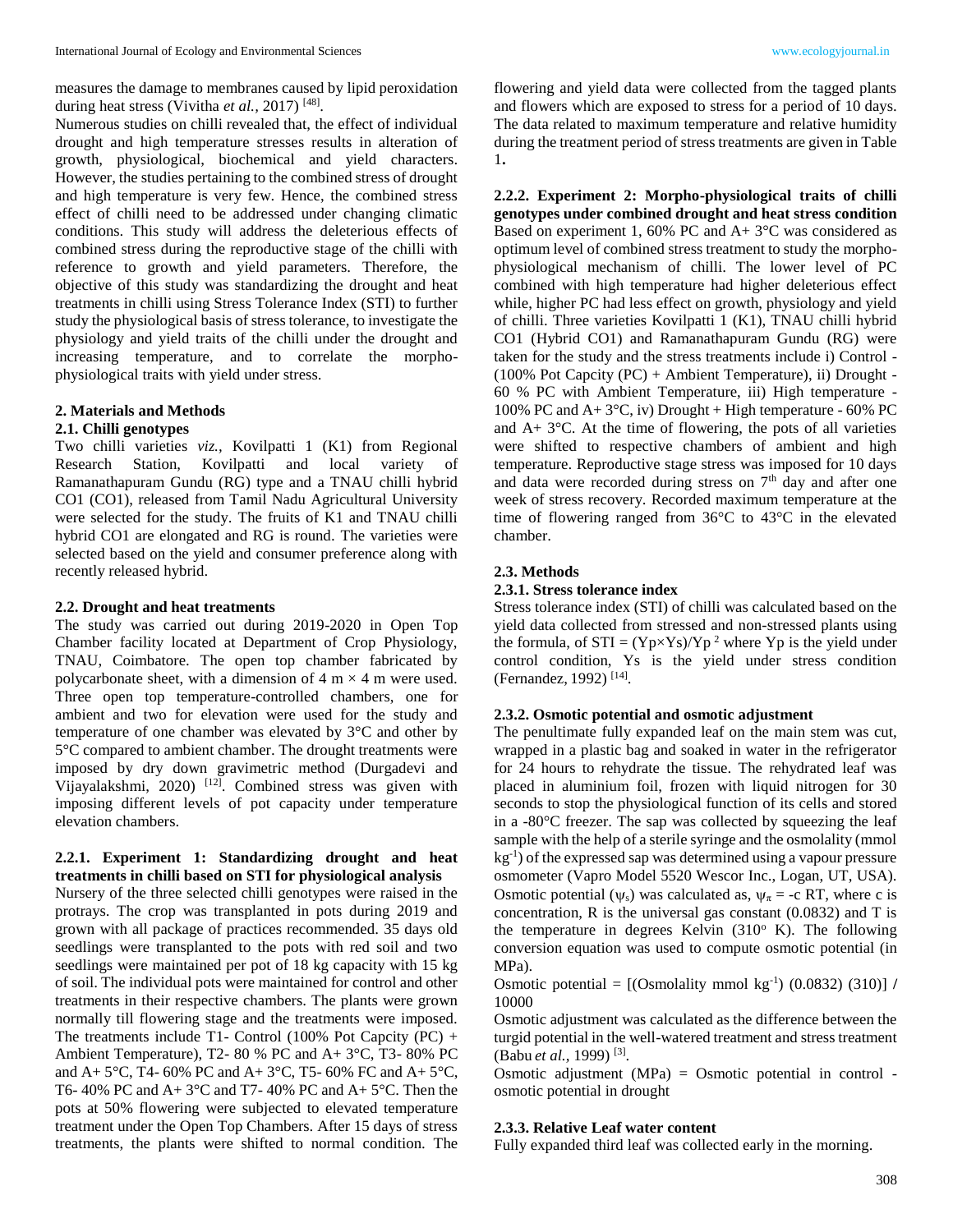Leaf discs of equal size were soaked in water for four hours and turgid weight was measured. Then the leaf bits were kept in hot air oven at 60°C and dry weight was recorded (Barrs and Weatherly, 1962) <sup>[4]</sup>. RLWC were calculated using following formula and expressed as per cent.

RLWC  $%$  = [(Fresh weight – Dry weight) / (Turgid weight – Dry weight)] x 100

### **2.3.4. Plant height**

The plant height was measured using the meter scale from the lower shoot region to the highest position of plant. The plant height was measured in cm.

### **2.3.5. Leaf Temperature**

Leaf temperature were measured using Fluke 59 mini IR thermometer and expressed in °C

#### **2.3.6. Malondialdehyde**

The lipid peroxidation level was determined by quantifying the MDA equivalents using 2- Thiobarbituric acid (TBA) and expressed in  $\mu$ mol g<sup>-1</sup> of fresh weight (Hodges *et al.*, 1999)<sup>[17]</sup>. For this 0.25 g of leaf tissue was homogenized in 4 ml of 1% TCA solution (w/v) and centrifuged at 10,000 rpm for 10 min. Supernatant was transferred to a fresh test tube and 1 ml of 0.5% TBA in 20% TCA was added and incubated in boiling water for 30 min. Then, the samples were re-centrifuged at 10,000 rpm for 5 min and the absorbance values of the supernatants were measured at 532 nm. The values for non-specific absorption at 600 nm were subtracted. MDA concentration was calculated by the formulae: MDA content ( $\mu$ mol g<sup>-1</sup>) =  $\Delta$  (*A*532 – *A*600) / 1.56  $\times$  10<sup>5</sup>.

#### **2.3.7. Yield parameters**

The yield parameters like individual fruit weight, No. of fruits per plant ant fruit yield at  $1<sup>st</sup>$  picking were taken after fruit tagging during stress. Each sample was taken with proper replicates to minimize the error and mean values were given in the table.

### **2.4. Statistical analysis**

The data on various parameters were subjected to univariate analysis of variance using IBM SPSS statistics 21. ANOVA was performed with proper replications to minimize error and to study the physiological differences between the treatments and genotypes of chilli. Experiments were arranged in a Factorial completely randomized design (FCRD), with four and five replications in Experiment 1 and Experiment 2 respectively. The collected data were presented with the respective standard errors of means and the least significant difference (LSD 0.05). The software ORIGIN Pro 8 software was used to draw the graphs. Pearson Correlation was done using IBM SPSS statistics 21.

#### **3. Results**

### **3.1. Experiment 1: Standardizing drought and heat treatments in chilli based on STI for further physiological analysis**

Number of flowers per plant at 50 % flowering and days to 50 % flowering shows significant difference  $(P<0.05)$  among stress treatments and genotypes (Table 2). Severity of stress decreased the number of flowers and days for 50% flowering. Among the six stress treatments, T4 (60% PC+ 3°C) attained 50% flowering

nearly 10 days earlier in all genotypes compared to control plants irrespective of variety/hybrid. Treatment with 60% PC+ 3°C had better physiological relevance to abiotic stress with 50% tolerance nature. Early flowering of chilli was seen in Hybrid CO1 (104.0, 89.33 days) RG (105.0, 89 days) and K1 (104.33, 92. 67 days) under 60% PC+ 3°C and 40% PC+ 5°C treatments respectively.

Among the genotypes, Hybrid CO1 recorded higher number of flowers (43.33) compared to other varieties in control, while the same resulted in higher flower reduction under stress condition. Among the different stress treatments, T2  $(80\% \text{ PC+ } 3\degree \text{C})$ exhibited lower reduction in numbers of flower while the highest was recorded in T7 (40% PC+  $5^{\circ}$ C) compared to control (100%) Pot Capcity  $(PC) +$  Ambient Temperature) while, the treatment with 60% PC+ 3°C had optimum level of flower reduction compared to control. Variety K1 had higher number of flowers (22.67) under 60% PC+ 3°C stress condition followed by RG (21.33) and hybrid CO1 had minimum flowers (19.33).

Chilli genotypes are morphologically varies with one another as they have elongated and rounded chilli types. Yield characters of chilli showed significant variation (P<0.05) between treatments and varieties (Table 3). As occurrence of stress gradually decreases the average fruit weight, number of fruits per plant irrespective of genotypes, the lowest yield was recorded in treatment with 40% PC and  $A + 5^{\circ}C$ . The average fruit weight of Hybrid CO1 was 7.23 g and K1 was 5.93 g followed by RG chilli with 4.47 g under control (100% Pot Capcity  $(PC) +$  Ambient Temperature) condition. Under 40% PC+ 5°C stress condition, the Hybrid CO1 had higher weight loss over control. 60% PC and A+ 3°C had significant weight reduction over control irrespective of genotypes.

The number of fruits per plant showed significant difference (P<0.05) among the treatments and genotypes (Table 3.). Stress treatments showed decreasing trend and drastically reduced the number of fruits per plant under severe stress condition. Moderate stress of 60% PC and  $A+3$ °C had higher reduction of fruits compared to control (100% Pot Capacity  $(PC)$  + Ambient Temperature) and lesser reduction over severe stress condition (40% PC and  $A+5^{\circ}C$ ). Hybrid CO1 had significantly reduced number of flowers (10.33) followed by K1 (12.00) under severe stress condition of 40% PC and A+ 5°C while RG had higher number of fruits.

#### **3.1.1. Stress tolerance index**

STI showed significant (P<0.05) difference between drought and heat stress treatments and genotypes. Among the treatments, control (100% Pot Capacity (PC) + Ambient Temperature), T2 (80% PC+ 3°C), T3 (80% PC+ 5°C), T4 (60% PC and A+ 3°C) had higher level of stress tolerance (above 0.5) whereas, the other treatments had STI lesser than 0.5. This results showed that treatments with mild stress had higher tolerance and intense stress had lesser tolerance capacity (Fig. 1). The treatment, 60% PC+ 3°C with 0.501 STI had moderate level of stress tolerance and above 0.5 and it was selected to study the further physiological changes in chilli under combined heat and drought stress.

### **3.2. Experiment 2: Morpho-physiological traits of chilli under individual and combined stress conditions**

#### **3.2.1. Osmotic potential and Osmotic Adjustment**

Osmotic potential and adjustment exhibited highly significant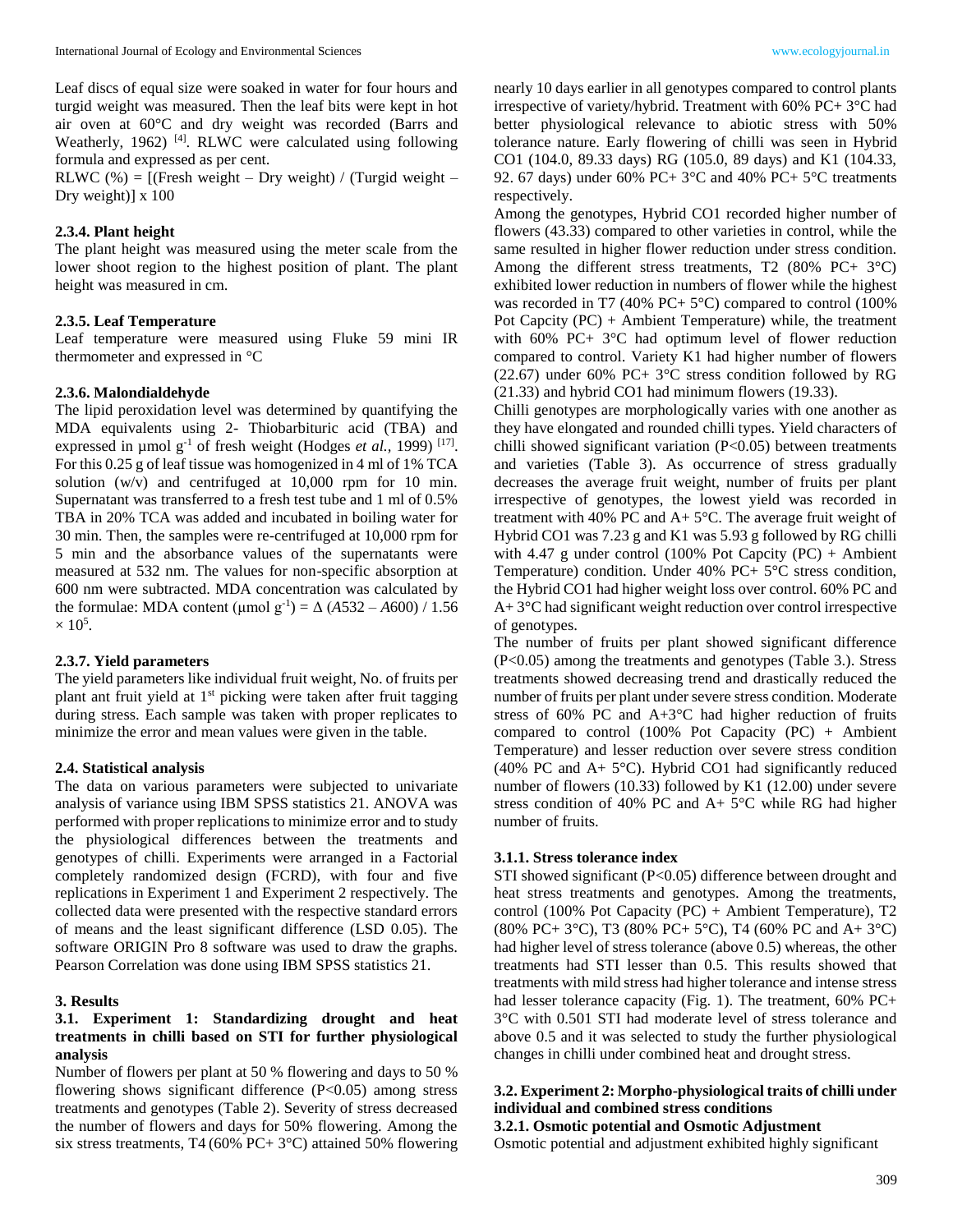Variations (P<0.05) among the genotypes under different stress conditions (Fig. 2). Among the treatments, combined stressed plants (D+HT) showed maximum osmotic potential and osmotic adjustment followed by drought treatment (D). Combined stressed plants of K1 (-2.35 MPa; 0.83), Hybrid CO1 (- 2.21 MPa; 0.80) and RG (-2.23 MPa; 0.80) had higher osmotic potential and adjustment. Drought stress plants (D) have second higher osmotic potential and osmotic adjustment with values of -1.99 MPa; 0.47in K1, -1.91 MPa; 0.49 Hybrid CO1 and -1.98 MPa; 0.55 RG respectively. The variety K1 exhibited plasticity to combined stress and individual drought stress, by maintaining higher osmotic potential and adjustment.

Under stress recovery, the osmotic potential and osmotic adjustment got decreased irrespective of treatment and genotypes and no variations were found under interaction effect of treatment and Varieties. The osmotic potential of combined stress of drought and heat got decreased to -1.86 (K1), -1.80 (Hybrid CO1) and -1.88 (RG) compared to stressed plants. Among the different stress treatments, combined stress and individual drought stress influenced the synthesis of osmolytes to mitigate stress and exhibit tolerance in chilli.

### **3.2.2. RLWC**

Significant variations on RLWC were observed between genotypes and treatments (Fig. 3). The RLWC values were maintained above 55% and the treatments with combined stress of drought and heat (D+H) and drought (D) had minimum RLWC compared to heat stress (HT). Hence, K1 had higher RLWC and lower percent reduction among the stress treatments and showed relative tolerance compared to other genotypes as sustained by maintenance of better water status. With regard to stress recovery, the treatments and genotypes showed significant difference (P<0.05). Chilli plants regains its turgidity and recorded higher RLWC over stress treatments and maintained the RLWC above 75% irrespective of treatments and genotypes.

#### **3.2.3. Plant height**

Irrespective of the stress condition and genotypes, the plant height showed significant variation (Fig. 3). Among the treatments, combined stress (D+HT) and drought stress (D) treatments have reduced height whereas the high temperature treatment had increased height or maintained the height over control. The treatment with D+HT had higher reduction of 31.14%, 23.86% and 26.31% over control in K1, Hybrid CO1 and RG respectively. An increase in plant height was recorded during the stress recovery stage.

### **3.2.4. Leaf Temperature**

A highly significant difference was observed between the chilli variety/hybrids and treatments during stress and stress recovery treatments (Fig. 4.). The treatment of combined stress D+HT and high temperature (H) showed higher leaf temperature of 35.57, 36.07 and 35.94 and 32.87, 35.73, 34.95°C in K1, Hybrid CO1 and RG genotypes respectively. While the drought stress treatment had lower temperature compared to heat and combined stress. Chilli variety of K1 had lower leaf temperature during stress treatments and maintained cooler canopy over other genotypes.

Stress recovery of chilli showed no variation while treatments and interaction had significant difference (P<0.05). The leaf temperature decreased to average of 31°Cover stress recovery among all the genotypes.

#### **3.2.5. MDA content**

The present study revealed that drought, heat and combined drought and heat stress had significant variation on MDA content in chilli (Fig. 4). Considering the treatments, combined drought and heat stress (D+HT) registered maximum MDA content in Hybrid CO1 (2.92 µmol  $g^{-1}$ ) followed by RG (2.66 µmol  $g^{-1}$ ) and minimum MDA content was recorded in K1  $(2.54 \text{ \mu mol g}^{-1})$ while the same recorded 2.57 µmol  $g^{-1}$ , 2.35 µmol  $g^{-1}$  and 2.14 µmol g-1 under stress recovery condition. The heat stress treatment had higher MDA content with higher degree of membrane damage due to lipid peroxidation next to combined drought and heat stress (D+HT). 2.48, 2.31, 2.29  $\mu$ mol g<sup>-1</sup> were the hierarchy of higher to lower MDA content expressed by Hybrid CO1, RG and K1. The stress recovery MDA content decreased to 2.11 µmol  $g^{-1}$  in Hybrid CO1, 1.94 µmol  $g^{-1}$  in RG and  $1.77 \mu$ mol  $g^{-1}$  in K1. Drought and control treatments had lower level of MDA content compared to heat and combined drought and heat stress.

### **3.2.6. Yield characters of chilli under combined stress conditions**

Fruit weight, number of fruits and total weight of chilli showed significant difference (P<0.05) between stress treatments and genotypes. The combined drought and heat stress (D+HT) had recorded lower yield with reduced fruit weight and number of fruits per plant followed by heat stress (Table 3). Hybrid CO1 registered higher number of flower reduction of 59.25% over control followed by K1 with 50.39% under combined stress condition. The heat and drought had reduction percentage (51.23% and 27.77% in Hybrid CO1; 41.02 and 17.94% in RG; 37.79 and 15.74% in K1). Higher yield reduction was recorded in hybrid CO1 (57.23%) followed by RG (44.03%) and minimum reduction was registered in K1 (43.90%) over control under combined stress (D+HT). Heat stress also had yield reduction of 36.93% 25.42% and 24.33% respectively for Hybrid CO1, RG and K1 whereas drought stress experienced comparatively lower yield reduction with 21.50% (Hybrid CO1), 13.08 % (RG) and 14.65% (K1). Among the genotypes, hybrid CO1 had higher fruit and yield reduction under all stress conditions compared to control.

### **4. Discussion**

Reproductive stage stress is most sensitive to drought and high temperature in various crops (Abhayapala *et al.,* 2018) [1]. Stress Tolerance Index (STI) was used to standardize the combined heat and drought treatments based on flowering and yield characters under control and stressed condition. STI was calculated by comparing the yield potential of control and stressed plant. Among the six treatments, the tolerance level of three treatments (T2, T3 and T4) were found to be above 50% STI. T4 (60% PC and  $A+3^{\circ}C$ ) was standardized to study the physiological basis of combined treatment to drought and heat.

Generally, all the stress treatments caused a decrease in number of flowers and days taken for 50% flowering, fruit weight and fruit numbers in all the varieties taken for the study. In the present study, six treatments of combined drought and heat stress imposed at flowering had higher flower reduction over control.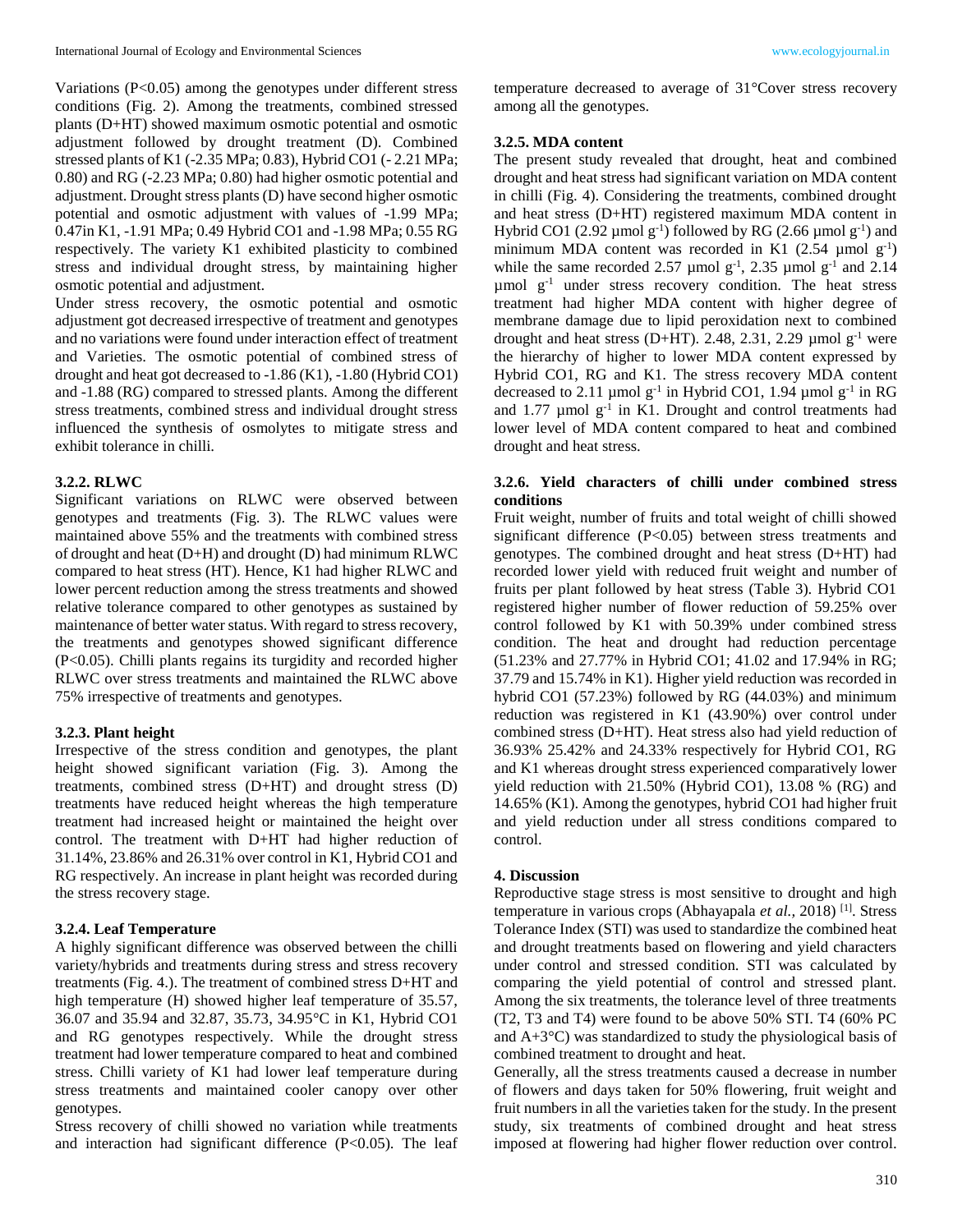Occurrence of stress during flowering resulted in reduced number of flowers and yield in Hybrid CO1 and also shortened the flowering period by early flowering. Combined stresses were found to have retarded growth and flower abscission. Chilli crop exposed to high temperature or drought or combined stresses during vegetative and reproductive stage have reduced growth, flower and fruit abscission (Saha et al., 2010)<sup>[40]</sup>. Elevated temperature at reproductive stage resulted in sterility of the flower, flower drop, ill-filled distorted fruits and time taken for flowering in bell pepper (Erickson and Markhart, 2001)<sup>[13]</sup>. Severity of the drought stress reduced the number of flowers in *Capsicum* (Malika *et al.,* 2019) [29] .

Reduced fruit size and number of fruits were observed in the present study. Among the genotypes, Hybrid CO1 had higher yield reduction over control (Table 2.) with less number of fruits per plant and reduced fruit weight, while variety K1 had lower reduction. Combined drought and heat stress had lower yield with reduced grain weight in wheat (Urban *et al.*, 2018)<sup>[46]</sup>. In line with the above findings, flower drop and sterility during heat stress due to pollen abortion, reduced fertilization, malformation of the floral characters and abnormal seed set were seen in crops like tomato, maize, bell pepper, canola, soybean, flax and brassica (Erickson and Markhart, 2001; Pagamas and Nawata, 2008) [13, 32]. Similarly reduction in number of fruits per plant, fruit length and diameter, individual fruit weight, fruit yield per plant and fruit dry weight per plant were recorded under water deficit condition in chilli (Khan *et al.,* 2008; Malika *et al.,* 2019; Rosmania *et al.*, 2019)<sup>[22, 29, 39].</sup>

An important physio-chemical mechanism by plant to acclimatize the abiotic stress is the changes in the osmotic potential of the cell with increased accumulation of synthesis of osmolytes <sup>18</sup>. In this study, combined and individual drought stress had higher level of osmotic potential with accumulation of osmolytes and decreased the water potential of plant less than the soil to absorb more water from the deeper layers. Variety K1, was found to have better tolerance towards the stress with higher accumulation of osmolytes and hence had better level of adjustment towards drought. Osmotic potential and osmotic adjustment had positive relation with total yield of chilli (Table 4.). Osmotic adjustment maintains the turgor of the guard cell, leaf tissues and regulates the stomatal opening and closing under water stress in relation to the transpiration ratio (Ludlow and Muchow, 1990)<sup>[27]</sup>. In line with our findings, combined drought and heat recorded higher osmotic potential than individual drought and heat stresses in lentils (Sehgal *et al.,* 2017) [43] and wheat (Sattar *et al.,* 2020)<sup>[42]</sup>. Individual drought stress had higher level of osmotic adjustment in Thai chilli (Sato *et al.,*  $2003$ )  $^{[41]}$ . Heat stress alone accumulated osmolytes to decrease the osmotic potential in wheat (Argentel-Martinez *et al.,* 2019) [2]. Osmotic adjustment and potential were the traits that strongly associated with drought stress, which could be used to characterize the drought scenario and tolerance of chilli genotypes.

The plant water status under abiotic stress condition were measured with relative leaf water content of the crop. Maintaining of internal water status is much important to have normal functioning of plants and other metabolic activities. RLWC is found as index for measuring the abiotic stress, especially the low water stress. Study in chilli showed a decreasing trend in RLWC under combined and drought stresses

(Fig. 3b). Drought stress showed positive correlation with RLWC and yield potential in chilli (Table 4). Among the genotypes, K1 was found to have higher RLWC during stress condition irrespective of treatments. Among the treatments, combined stress (D+HT) recorded higher RLWC reduction of 29.76 %, 35.82% and 30.77% followed by drought (D) treatment with 24.96%, 29.34% and 26.85% over control in K1, hybrid CO1 and RG respectively. Earlier findings also revealed that tolerant plants maintain higher levels RLWC to get higher yield under drought condition (Malika *et al.,* 2019; Okunlola *et al.,* 2017) [29, <sup>31]</sup>. Interaction of drought and heat stress had higher impact over leaf water potential with decreased photosynthetic activity in wheat (Shah and Paulsen, 2003)<sup>[44]</sup>. Hydration capacity of plants decides the drought tolerance capacity of plants. Heat stress had lower effect on water relations in sorghum as it directly impacts the soil moisture status (Machado and Paulsen, 2001) [28]. The water deficit in plants lowered the water potential and turgidity of cell by closing stomata and reduced cell expansion (Jaleel *et al*., 2009) [21] .

The combined effect of drought and high temperature had negative effect on the plant height compared to that of single stress because of its additive effects (Prasad *et al.*, 2008)<sup>[35]</sup>. Plant growth and development is coupled with number of metabolic reactions. Under stress condition, the growth of the plant is hampered as an adaptation strategy (Rollins *et al.*, 2013)<sup>[38]</sup> and result in reduced plant height, number of leaves and leaf expansion (Gunawardena and DeSilva *et al.*, 2014)<sup>[16]</sup>. In the line with above findings, plant height was severely reduced under combined heat and drought treatments. Contrary to the above findings, heat stress increased the plant height (0.09%) in Hybrid CO1. Individual drought stress and heat stress had decreased the plant height in chilli. Plant height was found to reduced under individual drought and heat stress treatments in chilli and sorghum (Prasad *et al.,* 2006; Khan *et al.,* 2012) [34, 23] . In accordance with the results of present study, interaction of drought and heat had experienced a negative effect over plant growth in chilli Gunawardena and DeSilva et al., 2014)<sup>[16]</sup>.

Occurrence of drought and heat together has greater impact over individual stress effects. Leaf temperature was found to be an important indicator of abiotic stresses such as drought and heat stress in chilli plants as it had negative relation with yield which is evident in Table 4. ((Malika *et al.,* 2019; Rollins *et al.,* 2013) [29, 38]. Decreased leaf temperature during drought and heat stresses was found to have improved stress tolerance. The variety K1 chilli with lower leaf temperature had tolerance to the combined and individual stresses (Fig. 4). Decreased leaf temperature regulates transpirational cooling, maintains stomatal movement, evaporation rate, gas exchange properties and WUE during stress and imparts tolerance in chilli. Increased leaf temperature increases the heat stress intensity and reduced the stomatal conductance in rape seed. Heat stress combines with the drought and occurs simultaneously, as the increased leaf temperature had photosynthetic impairment in crop plants and depletes the soil water (Lamaoui *et al.*, 2018)<sup>[24]</sup>.

Lipid peroxidation of membrane under stress results in higher malondialdehyde content. Combined stress (D+HT) followed by heat stress had higher level of membrane damage with the measure of MDA content in all variety/hybrid. Membrane is the main structure which get affected first under the temperature stress because it alters the membrane fluidity. This impairs the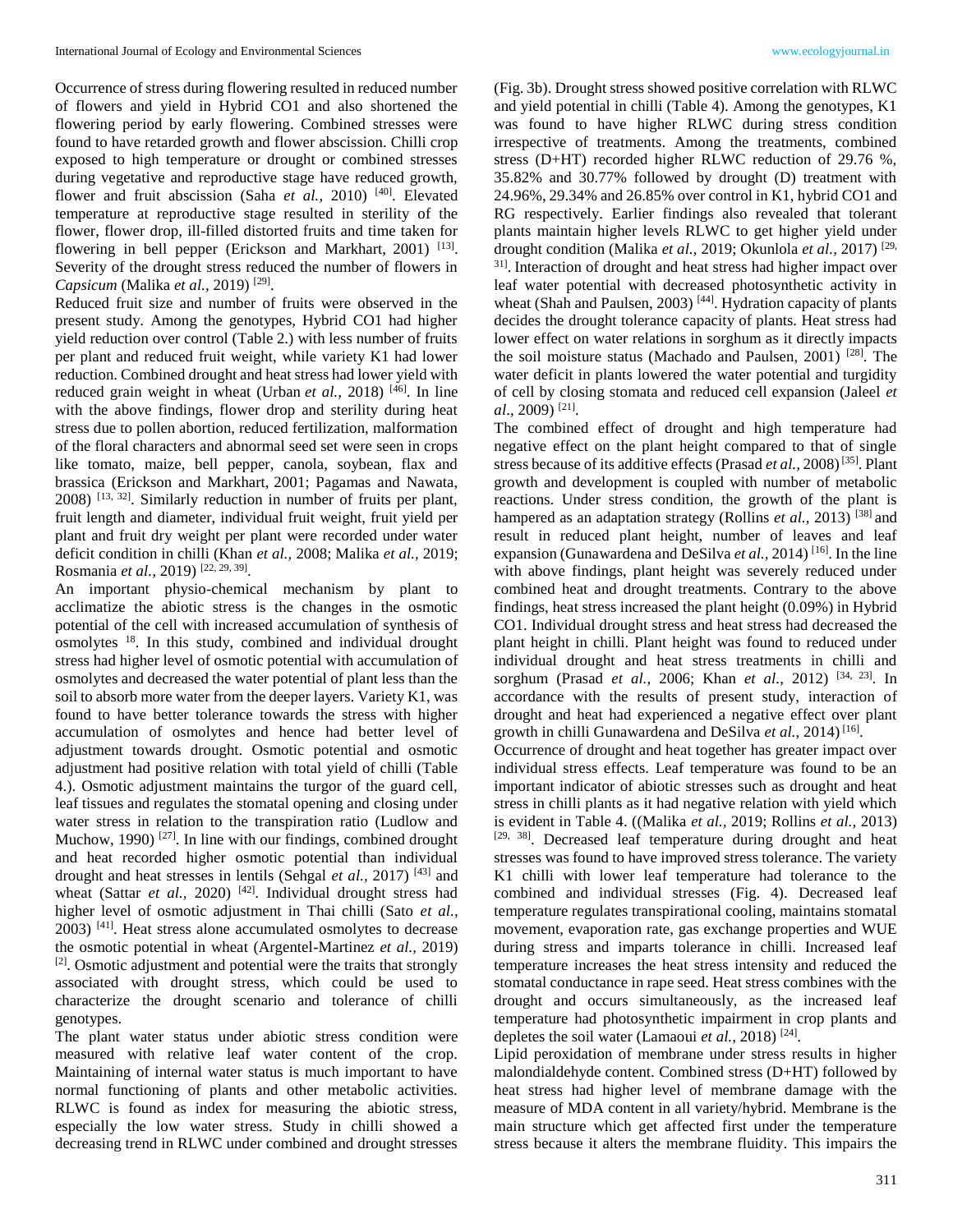membrane based physiological process (Blum, 1988) [8]. Measure of MDA content is a reliable indicator of heat stress tolerance in chilli (Vivitha *et al.,* 2017) [48]. MDA content of chilli had negative relation with that of yield in chilli (Table. 4). Variety K1 had minimum lipid peroxidation (50.39%) over hybrid CO1 (58.94%) and RG (58.27%) compared to control in interactive stress effect. Likewise K1 had lower percent increases of 44.97% and 17.10% in individual heat and drought stress respectively. Combined stress as well as heat stress showed sensitivity over membrane integrity resulting in membrane fluidity and leaky resulting in impairment of photosynthesis in barley (Rollins *et al.,* 2013) [38]. Heat stress in rice showed increased membrane damage by measuring higher MDA content (Vivitha et al., 2017)<sup>[48]</sup>.

The fruit yield of chilli has positive correlation and significant (P<0.01, P<0.05) among number of fruits, plant height, osmotic adjustment, osmotic potential and RLWC and negative correlation with MDA content, leaf temperature (Table. 4). This indicate that under stress condition, plant height, number of fruits, osmotic potential and RLWC contributes maximum to the yield of chilli. Varieties with higher fruit numbers, plant height and higher level of osmolyte synthesis and relative leaf water content had better yield while, MDA and leaf temperature decrease the yield potential of chilli. Similar results were reported in chilli by correlating the yield with plant height, osmolytes synthesis, RLWC, leaf temperature and MDA content in *Capsicum annum*  (Patel *et al.,* 2009; Vani *et al.,* 2007) [33, 47] .

|           |       | <b>Ambient</b>                                                                                               |       | Ambient+ $3^{\circ}$ C | Ambient+ $5^{\circ}$ C |      |  |
|-----------|-------|--------------------------------------------------------------------------------------------------------------|-------|------------------------|------------------------|------|--|
| Date      |       | Temperature (°C)  Relative Humidity  Temperature (°C)  Relative Humidity  Temperature (°C) Relative Humidity |       |                        |                        |      |  |
| 18/2/2019 | 36.22 | 82.0                                                                                                         | 39.08 | 79.3                   | 41.23                  | 75.2 |  |
| 19/2/2019 | 34.60 | 79.2                                                                                                         | 37.59 | 78.5                   | 39.19                  | 77.1 |  |
| 20/2/2019 | 32.76 | 81.2                                                                                                         | 36.25 | 80.9                   | 38.17                  | 80.6 |  |
| 21/2/2019 | 32.97 | 81.5                                                                                                         | 35.65 | 84.7                   | 37.74                  | 82.1 |  |
| 22/2/2019 | 32.81 | 83.6                                                                                                         | 36.50 | 83.4                   | 38.22                  | 82.0 |  |
| 23/2/2019 | 32.38 | 83.1                                                                                                         | 36.32 | 82.6                   | 37.96                  | 80.6 |  |
| 24/2/2019 | 33.01 | 80.6                                                                                                         | 37.32 | 78.5                   | 38.16                  | 77.5 |  |
| 25/2/2019 | 32.13 | 80.8                                                                                                         | 36.20 | 79.6                   | 38.52                  | 78.3 |  |
| 26/2/2019 | 35.53 | 83.9                                                                                                         | 38.61 | 82.9                   | 40.76                  | 81.5 |  |
| 27/2/2019 | 35.00 | 85.6                                                                                                         | 39.25 | 83.6                   | 41.75                  | 84.9 |  |
| 28/2/2019 | 35.43 | 83.5                                                                                                         | 39.80 | 83.0                   | 41.52                  | 82.6 |  |
| 1/3/2019  | 36.19 | 81.9                                                                                                         | 39.92 | 81.5                   | 41.21                  | 80.7 |  |
| 2/3/2019  | 36.24 | 80.9                                                                                                         | 40.36 | 78.1                   | 42.59                  | 79.6 |  |
| 3/3/2019  | 36.59 | 79.6                                                                                                         | 39.58 | 79.0                   | 41.02                  | 78.4 |  |
| 4/3/2019  | 36.52 | 84.2                                                                                                         | 39.32 | 82.6                   | 41.54                  | 81.8 |  |

**Table 1:** Temperature and RH in Open Top Chamber during the experimental period



**Fig 1:** Stress tolerant index of chilli under combined drought and heat stress treatments

| Table 2: Effect of combined drought and heat stress on flowering and yield characters in chilli |  |  |  |  |
|-------------------------------------------------------------------------------------------------|--|--|--|--|
|                                                                                                 |  |  |  |  |

|            | Days to 50% flowering (Days) |        |       | No. of flowers per plant $@50\%$<br>flowering (Number) |       |       | Individual fruit weight (g<br>$fruit-1$ |      |      | No of fruits plant <sup>-1</sup> |       |       |
|------------|------------------------------|--------|-------|--------------------------------------------------------|-------|-------|-----------------------------------------|------|------|----------------------------------|-------|-------|
| Treatments | ΚI                           | CO1    | RG    | KI                                                     | CO1   | RG    | K1                                      | CO1  | RG   | TZ.                              | CO1   | RG    |
| T1         | 16.33                        | 10.33  | 15.00 | 38.00                                                  | 43.33 | 36.00 | 5.93                                    | 7.22 | 4.47 | 22.67                            | 26.33 | 20.00 |
| ጥን<br>∸    | 10.00                        | 108.33 | 13.33 | 34.00                                                  | 35.00 | 32.00 | 5.20                                    | 6.83 | 4.10 | 21.67                            | 23.67 | 19.00 |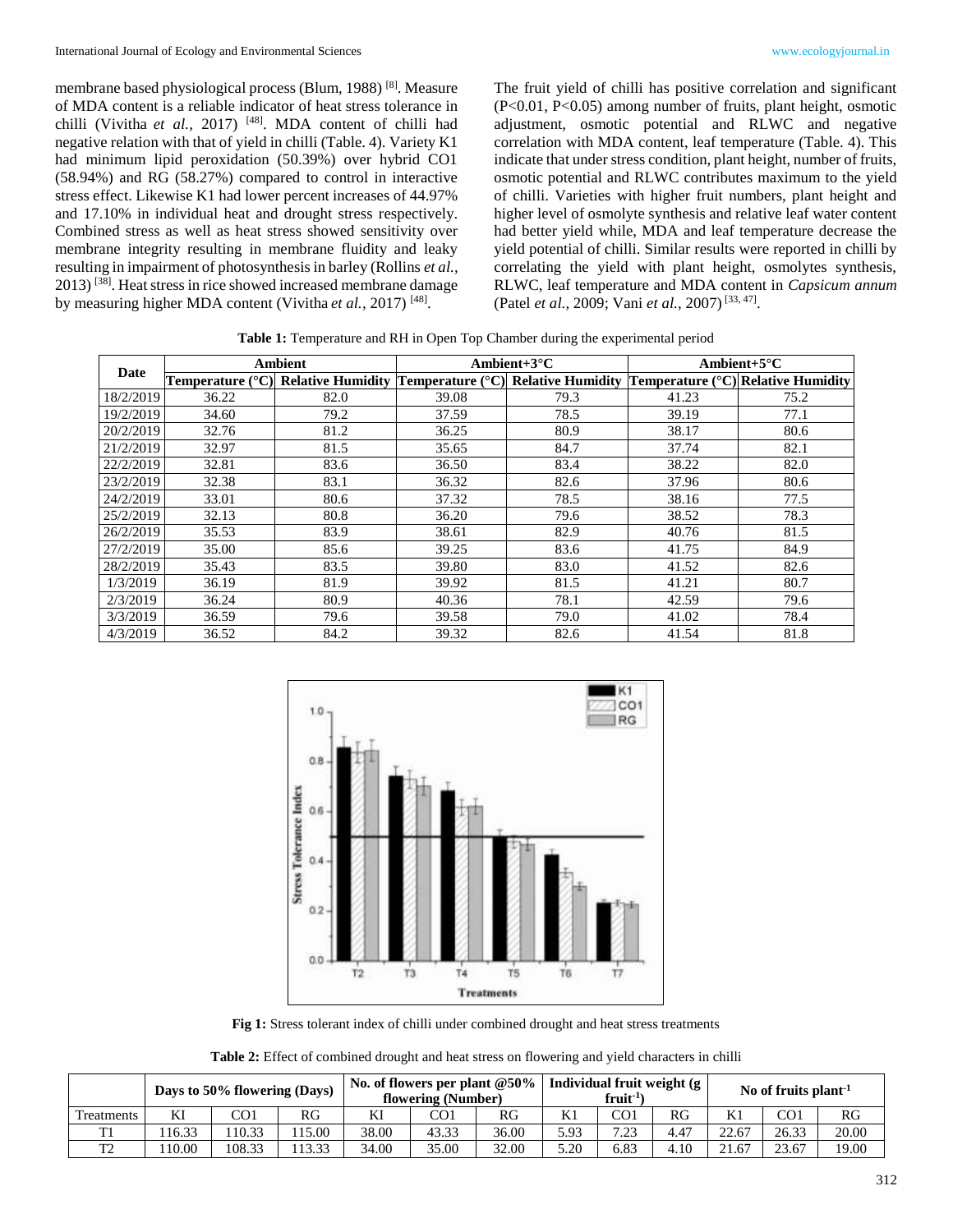| T <sub>3</sub>                                          | 108.67                                                                                                                           | 100.33    | 110.33       | 29.33                                                                   | 27.67     | 25.00             | 5.33      | 6.37                | 3.50         | 18.00     | 21.33     | 18.00        |
|---------------------------------------------------------|----------------------------------------------------------------------------------------------------------------------------------|-----------|--------------|-------------------------------------------------------------------------|-----------|-------------------|-----------|---------------------|--------------|-----------|-----------|--------------|
| T <sub>4</sub>                                          | 104.33                                                                                                                           | 104.00    | 105.00       | 22.67                                                                   | 19.33     | 21.33             | 5.50      | 6.03                | 3.60         | 17.33     | 21.00     | 15.67        |
| T <sub>5</sub>                                          | 101.00                                                                                                                           | 95.67     | 100.67       | 16.00                                                                   | 16.00     | 14.33             | 5.30      | 5.50                | 3.40         | 15.67     | 14.67     | 13.67        |
| T6                                                      | 96.33                                                                                                                            | 90.67     | 92.33        | 18.00                                                                   | 14.00     | 16.33             | 5.07      | 5.10                | 3.30         | 13.00     | 11.67     | 15.00        |
| T7                                                      | 92.67                                                                                                                            | 89.33     | 89.00        | 16.00                                                                   | 13.33     | 14.67             | 4.77      | 4.90                | 3.30         | 12.00     | 10.33     | 14.00        |
|                                                         | G                                                                                                                                | т         | $G \times T$ | G                                                                       | T         | $G\! \times \! T$ | G         |                     | $G \times T$ | G         |           | $G \times T$ |
| SE(d)                                                   | 0.866                                                                                                                            | 0.371     | 2.598        | 0.376                                                                   | 0.1614    | 1.129             | 0.029     | 0.013               | 0.088        | 0.241     | 0.103     | 0.722        |
| CD (P < 0.05)                                           | $1.750**$                                                                                                                        | $0.750**$ | 5.250 NS     | $0.761**$                                                               | $0.326**$ | $2.283**$         | $0.059**$ | $0.025**$   0.178** |              | $0.487**$ | $0.209**$ | $.460**$     |
| NS- Non significant *-significant **-Highly significant |                                                                                                                                  |           |              |                                                                         |           |                   |           |                     |              |           |           |              |
|                                                         | T1- Control (100% Pot Capcity (PC) + Ambient Temperature), T2- 80 % PC and A+ 3°C, T3- 80% PC and A+ 5°C, T4- 60% PC and A+ 3°C, |           |              |                                                                         |           |                   |           |                     |              |           |           |              |
|                                                         |                                                                                                                                  |           |              | T5- 60% PC and A+ 5°C, T6- 40% PC and A+ 3°C and T7- 40% PC and A+ 5°C. |           |                   |           |                     |              |           |           |              |



**Fig 2:** Effect of heat and drought stress on osmotic potential and adjustment of chilli



**Fig 3a:** Plant height of chilli genotypes under combined, heat and drought stress and stress recovery (SR) conditions







**Fig 4:** Influence of heat and drought stress on MDA content and Leaf temperature in chilli

|                                                                                                                                         |                                                                                          | Individual fruit weight (g) |              |           | No of fruits plant $-1$ |                   | Fruit yield $(g$ plant $^{-1}$ |                 |              |  |  |
|-----------------------------------------------------------------------------------------------------------------------------------------|------------------------------------------------------------------------------------------|-----------------------------|--------------|-----------|-------------------------|-------------------|--------------------------------|-----------------|--------------|--|--|
| Treatments                                                                                                                              | K1                                                                                       | CO <sub>1</sub>             | RG.          | K1        | CO <sub>1</sub>         | RG                | K1                             | CO <sub>1</sub> | RG.          |  |  |
|                                                                                                                                         | 5.9                                                                                      | 7.06                        | 4.46         | 25.4      | 32.4                    | 23.4              | 143.10                         | 188.13          | 125.99       |  |  |
|                                                                                                                                         | 5.44                                                                                     | 6.28                        | 3.64         | 21.4      | 23.4                    | 19.2              | 121.65                         | 147.80          | 109.51       |  |  |
| HT                                                                                                                                      | 5.36                                                                                     | 6.38                        | 3.26         | 15.8      | 15.8                    | 13.8              | 108.27                         | 118.64          | 93.96        |  |  |
| $D+HT$                                                                                                                                  | 5.12                                                                                     | 5.46                        | 2.76         | 12.6      | 13.2                    | 12.2              | 80.27                          | 80.46           | 70.51        |  |  |
|                                                                                                                                         | G                                                                                        |                             | $G \times T$ | G         |                         | $G\! \times \! T$ | G                              |                 | $G \times T$ |  |  |
| SE(d)                                                                                                                                   | 0.021                                                                                    | 0.016                       | 0.065        | 0.164     | 0.123                   | 0.494             | 0.462                          | 0.346           | 1.387        |  |  |
| CD (P < 0.05)                                                                                                                           | $0.043**$                                                                                | $0.032**$                   | $0.131**$    | $0.332**$ | $0.249**$               | $0.99**$          | $0.931**$                      | $0.698**$       | $2.795**$    |  |  |
| NS- Non significant *-significant **-Highly significant                                                                                 |                                                                                          |                             |              |           |                         |                   |                                |                 |              |  |  |
| Control - (100% Pot Capcity (PC) + Ambient Temperature), Drought (D) - 60 % PC with Ambient Temperature, High temperature (HT)- 100% PC |                                                                                          |                             |              |           |                         |                   |                                |                 |              |  |  |
|                                                                                                                                         | and A+3 <sup>o</sup> C, Drought + High temperature (D+HT)- 60% PC and A+3 <sup>o</sup> C |                             |              |           |                         |                   |                                |                 |              |  |  |

**Table 3:** Yield characters of chilli under heat and drought stress conditions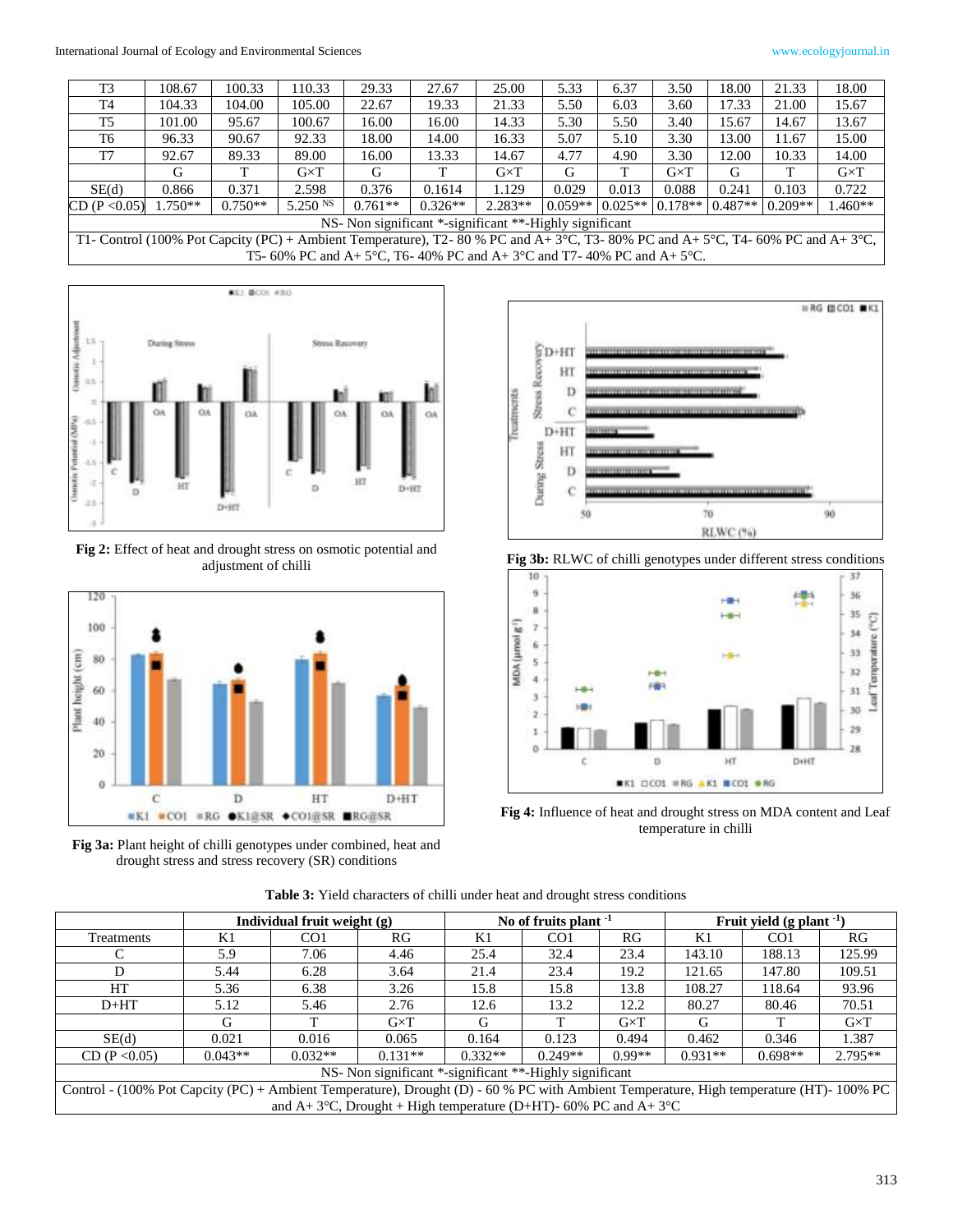**Table 4:** Correlation of yield with physiological parameters of chilli under heat and drought stress conditions

| Yield/physiological traits        | Fruit yield<br>$(g$ plant <sup>-1</sup> ) | No. of fruits<br>plant <sup>-1</sup> | <b>MDA</b><br>$(\mu \text{mol g}^{-1})$ | Leaf temperature Plant height | (cm)     | <b>Osmotic</b><br>adjustment | <b>Osmotic</b><br>potential (MPa) | <b>RLWC</b><br>$\frac{9}{6}$ |
|-----------------------------------|-------------------------------------------|--------------------------------------|-----------------------------------------|-------------------------------|----------|------------------------------|-----------------------------------|------------------------------|
| Fruit yield                       |                                           | $0.962**$                            | $-0.792**$                              | $-0.823**$                    | $0.651*$ | 0.089                        | $0.798**$                         | $0.669*$                     |
| No. of fruits plant <sup>-1</sup> |                                           |                                      | $-0.884***$                             | $-0.905***$                   | 0.523    | 0.146                        | $0.799**$                         | $0.739**$                    |
| <b>MDA</b>                        |                                           |                                      |                                         | $0.952**$                     | $-0.281$ | $-0.281$                     | $-0.768**$                        | $-0.739**$                   |
| Leaf temperature                  |                                           |                                      |                                         |                               | $-0.386$ | $-0.235$                     | $-0.740**$                        | $-0.704*$                    |
| Plant height                      |                                           |                                      |                                         |                               |          | $-0.302$                     | $0.676*$                          | $0.602*$                     |
| Osmotic adjustment                |                                           |                                      |                                         |                               |          |                              | 0.074                             | 0.048                        |
| Osmotic potential                 |                                           |                                      |                                         |                               |          |                              |                                   | $0.924***$                   |
| <b>RLWC</b>                       |                                           |                                      |                                         |                               |          |                              |                                   |                              |

\*\*-Correlation is significant at the 0.01 level (2-tailed) \*- Correlation is significant at the 0.05 level (2-tailed)

### **5. Conclusion**

Drought of 60% PC and elevated temperature of  $+3^{\circ}$ C based on STI was standardized as is the optimum level to identify the physiological mechanism underlying stress tolerance in chilli. This treatment clearly differentiated the contrasting genotypes for susceptibility/tolerance to combined stress. The parameters like osmotic potential, osmotic adjustment and RLWC were used as reliable trait to identify the drought tolerance mechanism. Plant height, leaf temperature, MDA content were observed to indicate the degree of heat stress treatments. Higher the stress level, greater was the impact on yield of chilli. Among the genotypes, Kovilpatti 1 (K1) followed by Ramanathapuram Gundu (RG) had better survival under combined stress with heat and drought.

### **Acknowledgement**

We sincerely acknowledge the Department of Crop Physiology, Tamil Nadu Agricultural University for providing the platform for the research work.

### **References**

- 1. Abhayapala R, De Costa J, Malaviarachchi W, Kumara A, Suriyagoda L, Fonseka R.. Exploitation of differential temperature-sensitivities of crops for improved resilience of tropical smallholder cropping systems to climate change: A case study with temperature responses of tomato and chilli. Agriculture, Ecosystems and Environment, 2018; 261:103- 114.
- 2. Argentel-Martínez L, Garatuza-Payan J, Yepez EA, Arredondo T, de los Santos-Villalobos S. 2019. Water regime and osmotic adjustment under warming conditions on wheat in the Yaqui Valley, Mexico. *PeerJ* 7:e7029 DOI 10.7717/peerj.7029
- 3. Babu, RC, Pathan, MS, Blum A, Nguyen HT. Comparison of measurement methods of osmotic adjustment in rice cultivars**.** Crop Science, 1999; 39**:**150-158.
- 4. Barrs HD, Weatherley PE. A re-examination of the relative turgidity technique for estimating water deficit in leaves. Australian Journal of Biological Sciences, 1962; 15**:**413- 428.
- 5. Benson GAS, Obadofin AA & Adesina JM. Evaluation of plant extracts for controlling insect pests of pepper (*Caspicum spp*.) in Nigeria humid rainforest. New York Science Journal. 2014; 7(1):39-43.
- 6. Bilal M, Rashid RM, Rehman SU, Iqbal F, Ahmed J, Abid MA, Ahmed Z, Hayat A. Evaluation of wheat genotypes for drought tolerance. Journal of Green Physiology Genetics and Genomics, 2015; 1:11-21.
- 7. Blum A. Drought resistance, water-use efficiency, and yield potential—are they compatible, dissonant, or mutually exclusive? Australian Journal of Agriculture Research, 2005; 56:1159-1168.
- 8. Blum A. Plant Breeding for Stress Environments. CRC Press, Boca Raton, FL, USA. 1988
- 9. DaMatta FM, Grandis A, Arenque BC, Buckeridge MS. Impacts of climate changes on crop physiology and food quality. Food Research International, 2010; 43:1814-1823.
- 10. DeBoeck HJ, Kimball BA, Miglietta F, Nijs I. Quantification of excess water loss in plant canopies warmed with infrared heating. Global Change Biology, 2012; 18: 2860–8
- 11. Delfine S, Loreto F, Alvino A. Drought-stress effects on physiology, growth and biomass production of rainfed and irrigated bell pepper plants in the Mediterranean region. Journal of American Society of Horticulture Science, 2001; 126(3):297-304.
- 12. Durgadevi R, Vijayalakshmi D. Mulberry with increased stomatal frequency regulates gas exchange traits for improved drought tolerance. Plant Physiology Reports, 2020, 1-9.
- 13. Erickson AN, Markhart AH. Flower production, fruit set, and physiology of bell pepper during elevated temperature and vapor pressure deficit. Journal of American Society of Horticulture Science. 2001; 126(6):697-702.
- 14. Fernandez GCJ. Effective selection criteria for assessing stress tolerance. In: Kuo CG (Ed) Proceedings of the International Symposium on Adaptation of Vegetables and Other Food Crops in Temperature and Water Stress. Tainan, Taiwan, 1992.
- 15. González-Chavira MM, Herrera-Hernández MG, Guzmán-Maldonado H, Pons-Hernández JL. Controlled water deficit as abiotic stress factor for enhancing the phytochemical content and adding-value of crops. Scientia Horticulturae, 2018; 234:354-360.
- 16. Gunawardena MDM, De Silva CS. Identifying the impact of temperature and water stress on growth and yield parameters of chilli (*Capsicum annuum* L.). OUSL Journal, 2014; 7: 25- 42
- 17. Hodges DM, Delong JM, Forney CF, Prange RK. Improving the thiobarbituric acid reactive substances assay for estimating lipid peroxidation in the plant tissues containing anthocyanin and other interfering compounds. *Planta*, 1999; 207:604-611.
- 18. Horticulture area production information system, 2018- 2019. https://www.aps.dac.gov.in/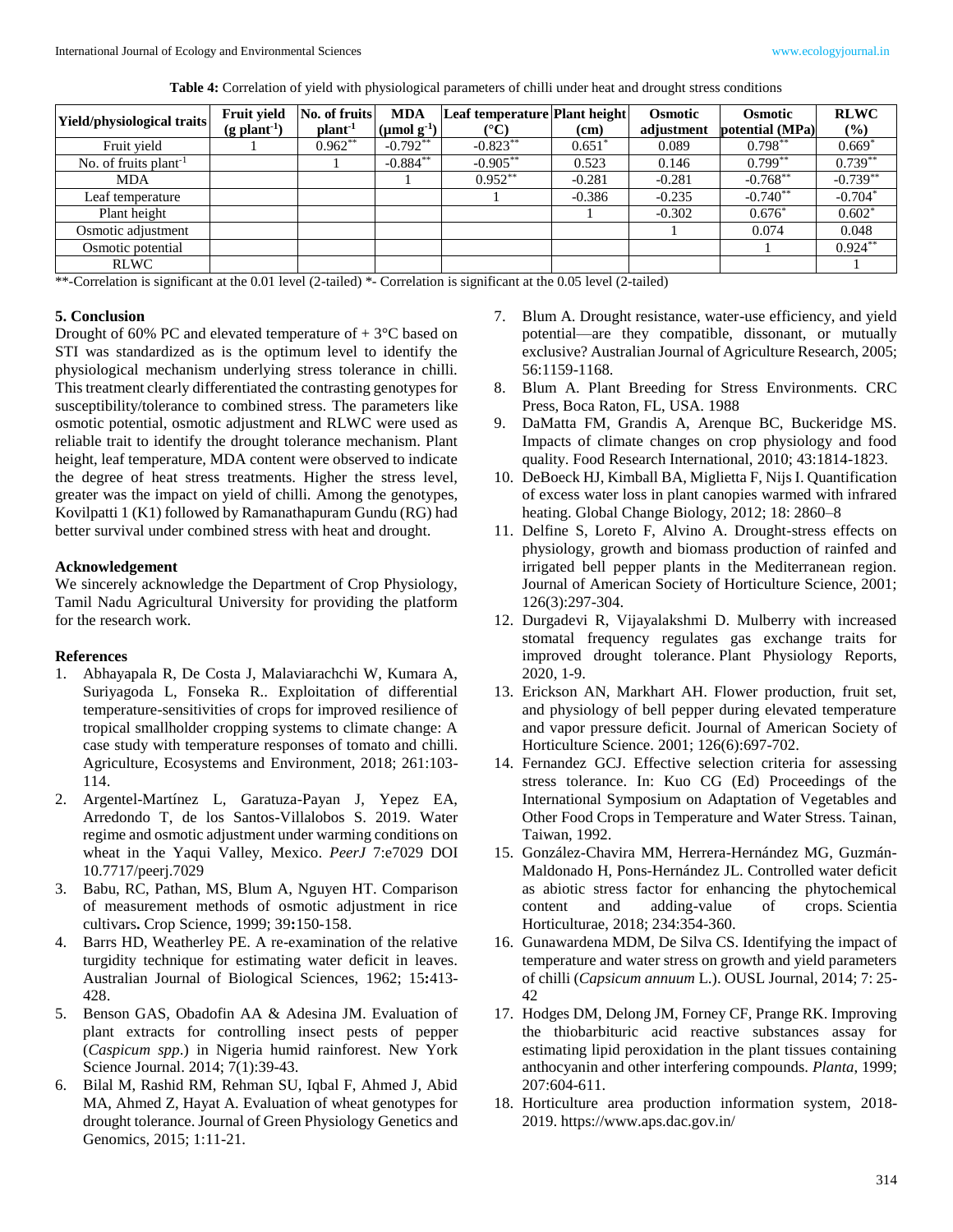- 20. IPCC. Climate Change 2014: Synthesis Report. Contribution of Working Groups I, II and III to the Fifth Assessment Report of the Intergovernmental Panel on Climate Change (Eds. R.K. Pachauri and L.A. Meyer (IPCC, Geneva, Switzerland), 2014, 151.
- 21. Jaleel CA, Manivannan P, Wahid A, Farooq M, Al-Juburi HJA, Somasundaram R, Pameerselvam R. Drought stress in plant: A review on morphological characteristic and pigment composition. International Journal of Agriculture and Biology, 2009; 11:100-105.
- 22. Khan MAI, Farooque AM, Haque MA, Rahim MA, Hoque, MA. Effects of water stress at various growth stages on the physio-morphological characters and yield in chilli. Bangladesh Journal of Agricultural Research. 2008; 33(3):353-362.
- 23. Khan MAI, Hoque, MA, Farooque AM, Habiba U, Rahim MA. Physio-morphological features of chilli accessions under moisture stress conditions*.* Bangladesh Journal of Agricultural Research. 2012; 37(2):263-269.
- 24. Lamaoui M, Jemo M, Datla R, Bekkaoui F. Heat and drought stresses in crops and approaches for their mitigation. Frontiers in Chemistry, 2018, 6:26.
- 25. Lawlor DW, Cornic G. Photosynthetic carbon assimilation and associated metabolism in relation to water deficits in higher plants. Plant Cell and Environment, 2002; 25:275- 294.
- 26. Lobell DB, Hammer GL, Chenu K, Zheng B, McLean G, Chapman SC, *et al*. The shifting influence of drought and heat stress for crops in northeast Australia. Global Change Biology, 2015; 21:4115-4127.
- 27. Ludlow MM, Muchow RC. A critical evaluation of traits for improving crop yields in water-limited environments. In Academic Press Advances in agronomy, 1990; 43:107- 153.
- 28. Machado S, Paulsen GM. Combined effects of drought and high temperature on water relations of wheat and sorghum. Plant and Soil. 2001; 233(2):179-187.
- 29. Malika LY, Deshabandu KT, DeCosta WJM, Ekanayake S, Herath S, Weerakoon WW, *et al*. Physiological traits determining tolerance to intermittent drought in the *Capsicum annuum* complex. Scientia Horticulturae, 2019; 246:21-33.
- 30. Moreno MM, Ribas F, Moreno A, Cabello MJ. Physiological response of pepper (*Capsicum annum* L.) crop to different trickle irrigation rates. Spanish Journal of Agricultural Research, 2003; 1:65-74.
- 31. Okunlola GO, Olatunji OA, Akinwale RO, Tariq A, Adelusi AA. Physiological response of the three most cultivated pepper species (*Capsicum spp.*) in Africa to drought stress imposed at three stages of growth and development. Scientia Horticulturae, 2017; 224:198-205.
- 32. Pagamas P, Nawata E. Sensitive stages of fruit and seed development of chili pepper (*Capsicum annuum* L. var. Shishito) exposed to high-temperature stress. Scientia Horticulturae, 2008; 117:21-25.
- 33. Patel PN, Fougat RS, Sasidharan N. Studies on genetic variability, correlation and path analysis in chillies

(*Capsicum annuum* L.). Field Crops Research. 2009; 10(3):626-631.

- 34. Prasad PVV, Boote KJ, Allen LH. Adverse high temperature effects on pollen viability, seed-set, seed yield and harvest index of grain sorghum [*Sorghum bicolor* (L.) Moench] are more severe at elevated carbon dioxide due to higher tissue temperatures. Agricultural and Forest Meteorology, 2006; 139: 237-251.
- 35. Prasad PVV, Staggenborg SA, Ristic Z. Impacts of drought and/or heat stress on physiological, developmental, growth, and yield processes of crop plants. In: *Response of Crops to Limited Water* (Ed. LR Ahuja, VR Reddy, SA Saseendran & Q Yu; Understanding and Modeling Water Stress Effects on Plant Growth Processes, Adv. Agric. Syst. Model. 1. ASA, CSSA, SSSA, Madison, WI), 2008, 301-355.
- 36. Rizhsky L, Liang H, Mittler R. The combined effect of drought stress and heat shock on gene expression in tobacco. Plant Physiology*,* 2002; 130:1143-1151.
- 37. Rizhsky L, Liang H, Shuman J, Shulaev V, Davletova S, Mittler R, *et al*. When defense pathways collide: the response of Arabidopsis to a combination of drought and heat stress. Plant Physiology, 2004; 134:1683-1696.
- 38. Rollins JA, Habte E, Templer SE, Colby T, Schmidt J, Von Korff M, *et al*. Leaf proteome alterations in the context of physiological and morphological responses to drought and heat stress in barley (*Hordeum vulgare* L.). Journal of Experimental Botany. 2013; 64(11):3201-3212.
- 39. Rosmaina, Parjanto, Sobir, Yunus A. Screening of *capsicum annuum* L. Genotypes for drought tolerance based on drought toleranc indices. SABRAO Journal of Breeding and Genetics, 2019, 51(3).
- 40. Saha SR, Hossain MM, Rahman, MM, Kuo CG, Abdullah S. Effect of high temperature stress on the performance of twelve sweet pepper genotypes. Bangladesh Journal of Agricultural Research. 2010; 35(3):525-534.
- 41. Sato S, Moreshet S, Takagaki M, Shinohara Y, Ito T. Effects of drought stress on sap flow, stomatal conductance, and leaf water potential of pepper cultivars (*Capsicum annuum* L.). Japanese Journal of Tropical Agriculture. 2003; 47(2):61-69.
- 42. Sattar A, Sher A, Ijaz M, Ul-Allah S, Rizwan MS, Hussain M, Cheema M.A. Terminal drought and heat stress alter physiological and biochemical attributes in flag leaf of bread wheat. Plos one. 2020; 15(5):e0232974.
- 43. Sehgal A, Sita K, Kumar J, Kumar S, Singh, S, Siddique, KH, Nayyar H.. Effects of drought, heat and their interaction on the growth, yield and photosynthetic function of lentil (*Lens culinaris* Medikus) genotypes varying in heat and drought sensitivity. Frontiers in Plant Science, 2017; 8:1776.
- 44. Shah NH, Paulsen GM. Interaction of drought and high temperature on photosynthesis and grain-filling of wheat. Plant and Soil. 2003; 257(1):219-226.
- 45. Tian SL, Lu BY, Gong ZH, Muhammad-Shah SN. Effects of drought stress on capsanthin during fruit development and ripening in pepper (*Capsicum annuum* L.). Agricultural Water Management, 2014; 137:46-51.
- 46. Urban O, Hlavacova M, Klem K, Novotna K, Rapantova B, Smutna P, *et al*. Combined effects of drought and high temperature on photosynthetic characteristics in four winter wheat genotypes. Field Crops Research, 2018; 223:137-149.